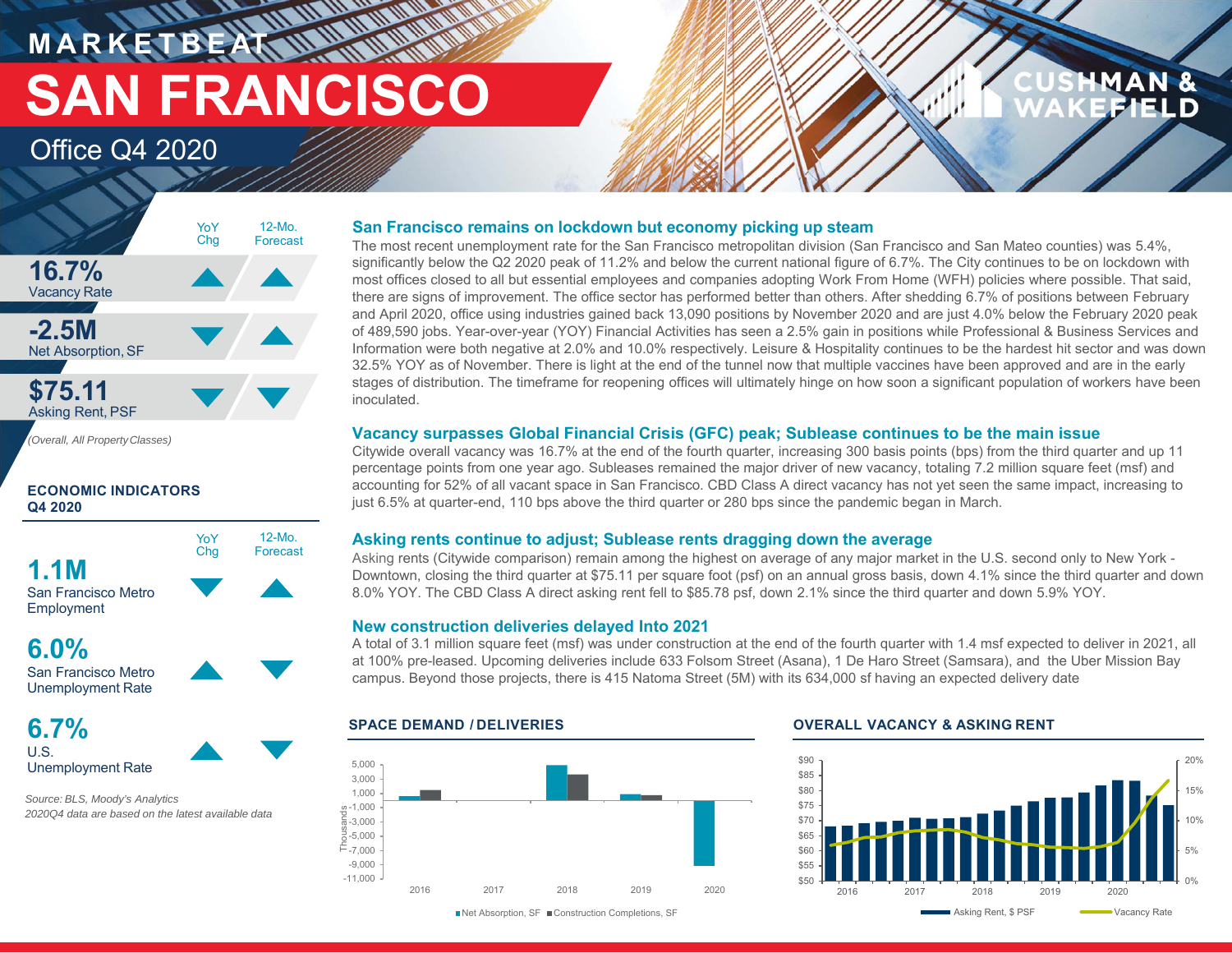# **MARKETBEAT IN IN IN IN IN IN IN SAN FRANCISCO**

### Office Q4 2020

in 2022 and two 300,000-sf buildings at the Mission Rock development, one of which is pre-leased to Visa, delivering shortly thereafter. Though under construction, it is currently unclear when the 1.0 msf Oceanwide project will deliver.

#### **New leasing effectively on pause; lowest figure on record**

New leasing continued to hit new lows, totaling just 295,000 sf in the fourth quarter after a revised 424,000 sf in the third quarter, 425,000 sf in the second quarter, and 1.1 msf in the first quarter. At just 2.2 msf, of new leasing, 2020 was the lowest year on record since at least the early 1990's. During the Dot-Com Recession (DCR), new leasing fell as low as 933,000 sf in the second quarter of 2001. Needless to say, current levels are unprecedented although not surprising due to the pandemic and Shelter In Place (SIP) order which have kept most workers out of the office since March. Work From Home remains firmly in place and is expected to continue through at least the first half of 2021.

Tenant demand has improved, albeit slowly, since bottoming earlier in 2020. Demand totaled 4.0 msf in the fourth quarter, up from 3.2 msf in March but below the historic quarterly average of 4.5 msf going back to 2000. Even at today's low levels it is comparatively higher than what was recorded during the GFC and DCR. Tenant demand was 4.7% of inventory in the fourth quarter compared to a low of 3.6% in 2009 and 2.7% in the DCR. Currently, technology tenants account for 52% of demand followed by Consumer Products (18%) and FIRE (15%).

#### **Investment activity picks up; WALT is key**

Activity picked up in the fourth quarter with the sales of the Pyramid Center in the North Financial District, the partial interest sale of 221 Main Street in the South Financial District, 510 Townsend Street and 505 Brannan Street with the latter two in the SoMa submarket. There is continued demand for product in San Francisco especially for office with strong occupancy and term remaining. Of the sales that occurred in the fourth quarter, 221 Main, 510 Townsend and 505 Brannan all had substantial Weighted Average Lease Term (WALT) remaining. In 2020, multi-tenant deals with vacancy and/or near-term lease expirations priced below expectations which resulted in a number of properties being pulled from the market. With tenant activity improving going into the new year there is reason for optimism moving forward.

### **Outlook**

- Office job growth is expected to improve by late 2021 and accelerate in 2022 though it is yet unclear if these will translate to more workers in the office.
- Direct vacancy is forecast to rise due to less than robust demand levels failing to counter lease terminations or space give-backs.
- Asking rents are expected to ease further during 2021 in response to the elevated vacancy, weaker demand and the pressure brought on by sublease space "priced to move."
- One or two projects which have been recently entitled in Central SoMa may pivot to life science use which has continued to record steady demand throughout the pandemic.

**Direct vs. Sublease Vacant Space Comparison**







#### **Overall Asking Rent Comparison**

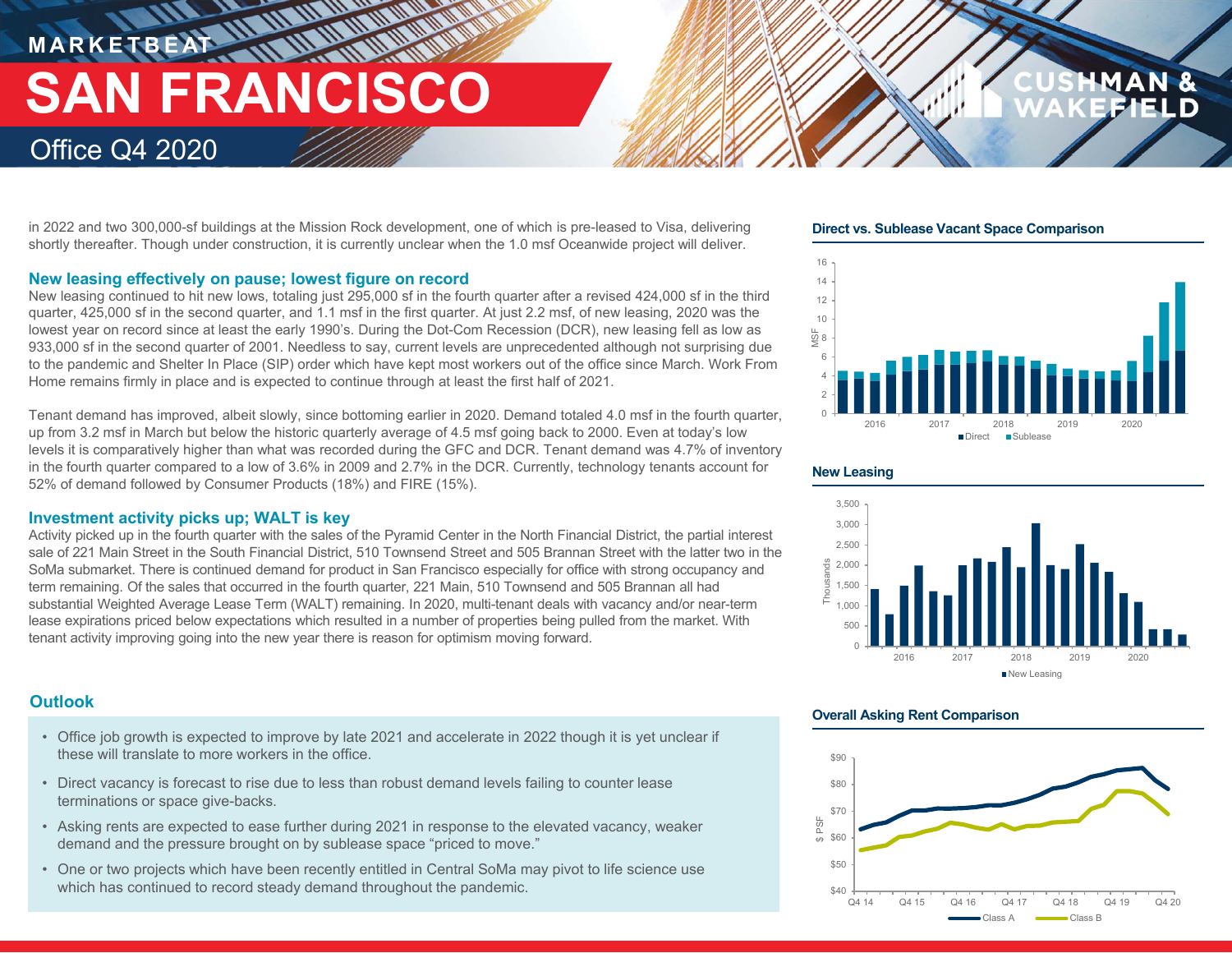### **MARKETBEAT**

## **SAN FRANCISCO**

## Office Q4 2020

**USHM** 

FIFLD

#### **MARKET STATISTICS**

| <b>SUBMARKET</b>              | <b>INVENTORY</b><br>(SF) | <b>SUBLET</b><br><b>VACANT</b><br>(SF) | <b>DIRECT</b><br><b>VACANT (SF)</b> | <b>OVERALL</b><br><b>VACANCY RATE</b> | <b>CURRENT QTR</b><br><b>OVERALL NET</b><br><b>ABSORPTION</b> | <b>YTD OVERALL</b><br><b>ABSORPTION (SF)</b> | <b>YTD LEASING</b><br><b>ACTIVITY (SF)</b> | <b>UNDER CNSTR</b><br>(SF) | <b>OVERALL AVG</b><br><b>ASKING RENT</b><br>(ALL CLASSES)* | <b>OVERALL AVG</b><br><b>ASKING RENT</b><br>$(CLASS A)^*$ |
|-------------------------------|--------------------------|----------------------------------------|-------------------------------------|---------------------------------------|---------------------------------------------------------------|----------------------------------------------|--------------------------------------------|----------------------------|------------------------------------------------------------|-----------------------------------------------------------|
| North Financial District      | 26,312,718               | 1,899,907                              | 2,724,423                           | 17.6%                                 | $-752,273$                                                    | $-2,893,268$                                 | 681,935                                    | $\Omega$                   | \$78.83                                                    | \$81.10                                                   |
| South Financial District      | 27,922,059               | 2,107,655                              | 1,321,345                           | 12.3%                                 | $-474,244$                                                    | $-1,797,620$                                 | 654,873                                    | 1,320,000                  | \$75.11                                                    | \$75.36                                                   |
| <b>CBD TOTALS</b>             | 54,234,777               | 4,007,562                              | 4,045,768                           | 14.8%                                 | $-1,226,517$                                                  | $-4,690,888$                                 | 1,336,808                                  | 1,320,000                  | \$77.32                                                    | \$78.58                                                   |
| Jackson Square                | 2,038,683                | 153,995                                | 352,456                             | 24.8%                                 | $-38,011$                                                     | $-386,720$                                   | 42,628                                     | 0                          | \$74.45                                                    | \$88.79                                                   |
| Mid-Market                    | 4,969,359                | 322,048                                | 551,301                             | 17.6%                                 | $-359,925$                                                    | $-642,100$                                   | 53,281                                     | $\Omega$                   | \$61.36                                                    | \$53.23                                                   |
| <b>Mission Bay</b>            | 1,771,735                | 468,629                                | $\mathbf{0}$                        | 26.5%                                 | $-252,230$                                                    | $-468,629$                                   | 133,896                                    | 1,023,000                  | \$87.00                                                    | \$87.00                                                   |
| North Waterfront              | 3,361,413                | 398,018                                | 366,731                             | 22.8%                                 | $-202,840$                                                    | $-573.548$                                   | 44,239                                     | $\Omega$                   | \$74.76                                                    | \$76.90                                                   |
| Showplace Square/Potrero Hill | 4,069,093                | 330,105                                | 337,523                             | 16.4%                                 | $-120,600$                                                    | $-510,591$                                   | 206,901                                    | 85,333                     | \$62.83                                                    | \$63.01                                                   |
| SOMA                          | 7,992,839                | 1,160,615                              | 581,428                             | 21.8%                                 | $-257,735$                                                    | $-1,379,699$                                 | 328,651                                    | 634,000                    | \$73.97                                                    | \$83.11                                                   |
| The Presidio                  | 1,030,627                | 10,528                                 | 27,939                              | 3.7%                                  | $-17,051$                                                     | $-14,571$                                    | 8,846                                      | $\Omega$                   | \$92.31                                                    | \$93.51                                                   |
| <b>Third Street Corridor</b>  | 336,482                  | 23,017                                 | $\overline{0}$                      | 6.8%                                  | $\Omega$                                                      | $-23,017$                                    | $\mathbf{0}$                               | 0                          | \$76.50                                                    | N/A                                                       |
| Union Square                  | 3,083,292                | 339,895                                | 324,954                             | 21.6%                                 | $-12,925$                                                     | -411,642                                     | 78,747                                     | 44,201                     | \$59.87                                                    | \$61.44                                                   |
| Van Ness Corridor             | 728,356                  | 13,990                                 | 126,901                             | 19.3%                                 | 1,780                                                         | $-37,107$                                    | 9,184                                      | $\mathbf 0$                | \$58.14                                                    | \$62.81                                                   |
| <b>NON-CBD TOTALS</b>         | 29,381,879               | 3,220,840                              | 2,669,233                           | 20.0%                                 | $-1,259,537$                                                  | $-4,447,624$                                 | 906,373                                    | 1,786,534                  | \$71.72                                                    | \$77.97                                                   |
| <b>SAN FRANCISCO TOTALS</b>   | 83,616,656               | 7,228,402                              | 6,715,001                           | 16.7%                                 | $-2,486,054$                                                  | $-9,138,512$                                 | 2,243,181                                  | 3,106,534                  | \$75.11                                                    | \$78.39                                                   |

*\*Rental rates reflect full service asking*

#### **KEY LEASE TRANSACTIONS Q4 2020**

| <b>PROPERTY</b>       | <b>SUBMARKET</b>         | <b>TENANT</b>                        | <b>RSF</b> | <b>TYPE</b> |
|-----------------------|--------------------------|--------------------------------------|------------|-------------|
| 1800 Owens Street     | Mission Bay              | Vir Biotechnology                    | 133,896    | Sublease    |
| 555 California Street | North Financial          | Goldman Sachs                        | 90,000     | Renewal     |
| 360 Spear Street      | South Financial          | Lattice                              | 39.786     | New Lease   |
| 45 Fremont Street     | South Financial          | On Lok                               | 17.898     | Sublease    |
| 111 Sutter Street     | North Financial District | Augmedix                             | 12,936     | Sublease    |
| 575 Market Street     | South Financial          | <b>Clearview Healthcare Partners</b> | 12,109     | Sublease    |

*\*Renewals not included in leasing statistics*

#### **KEY SALE TRANSACTIONS Q4 2020**

| <b>PROPERTY</b>                         | <b>SUBMARKET</b>              | <b>SELLER / BUYER</b>                                 | <b>SF</b> | <b>PRICE/S PSF</b>   |
|-----------------------------------------|-------------------------------|-------------------------------------------------------|-----------|----------------------|
| 600 Montgomery Street (Pyramid Complex) | North Financial               | Transamerica Corporation/AEGON   SHVO Inc             | 530,000   | \$478.0M   \$902     |
| 505 Sansome Street (Pyramid Complex)    | North Financial               | Transamerica Corporation/AEGON   SHVO Inc             | 185.187   | $$135.0M$$ $$729$    |
| 545 Sansome Street (Pyramid Complex)    | North Financial               | Transamerica Corporation/AEGON   SHVO Inc             | 51.525    | \$35.6M   \$691      |
| 221 Main Street (45% Recapitalization)  | South Financial               | Columbia Property Trust   Allianz Real Estate America | 387.943   | \$180.0M   \$464     |
| 510 Townsend Street                     | Showplace Square/Potrero Hill | ARE/TMG Partners   Ascendas REIT                      | 269.000   | \$363.7M   \$1,352   |
| 505 Brannan Street                      | <b>SOMA</b>                   | <b>ARE/TMG Partners   Ascendas REIT</b>               | 153.117   | $$196.5M$$   \$1,283 |